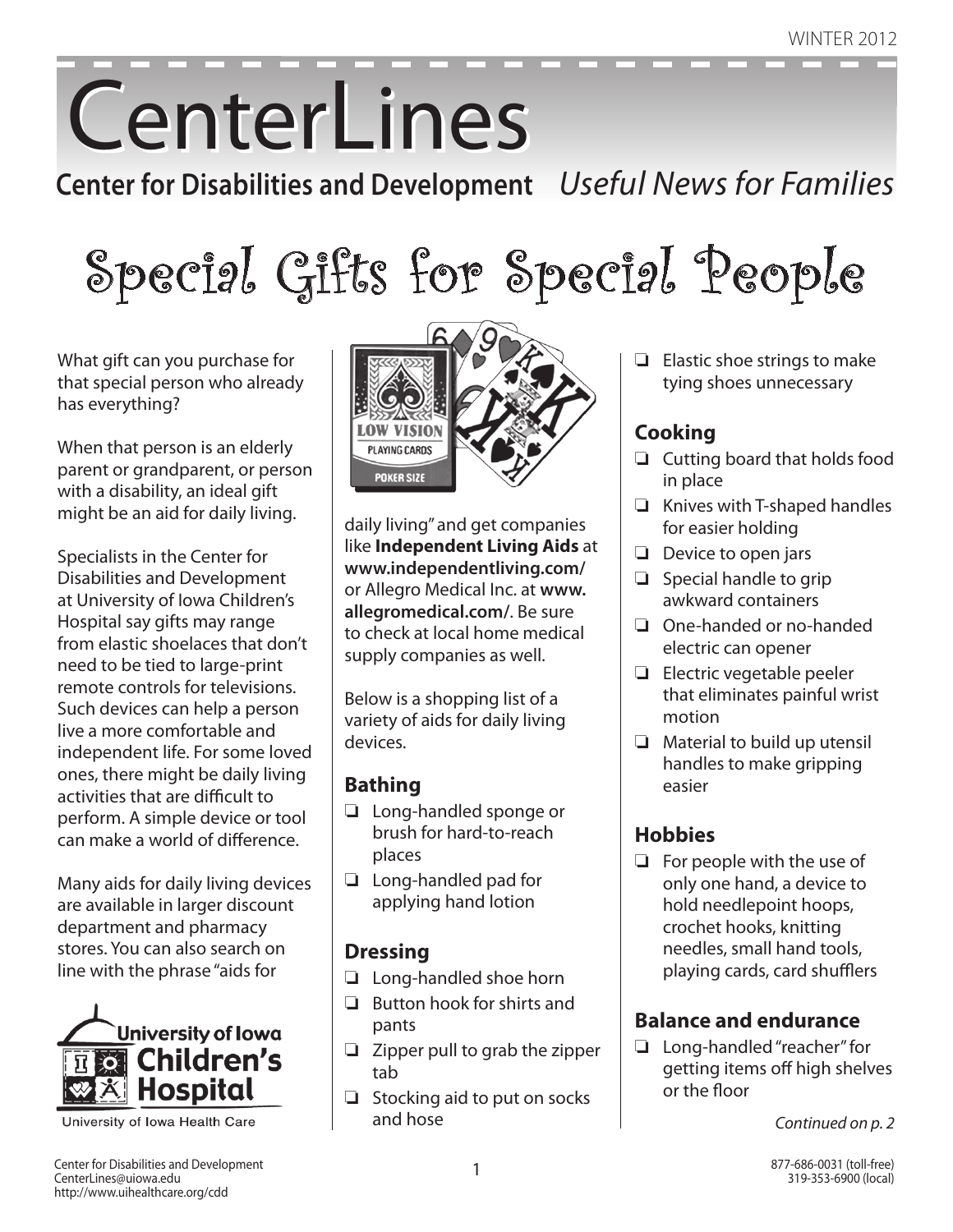

*Continued from p.1*

 $\Box$  High stool with wheels makes it easy for a person to work at a kitchen counter with less fatique

### **Mobility**

- $\Box$  Walker with a basket for carrying things, and a flipdown seat for a quick rest
- $\Box$  Special crutch/cane tips to help in snow

### **Poor vision**

- $\Box$  Large print labels for dials and controls on household appliances, phones, TV remote controls, thermostats, and furnaces
- $\Box$  Simple magnifier for reading newspapers and magazines
- $\Box$  Television screen magnifier
- $\Box$  Large print playing cards and board games
- $\Box$  "Hands free" magnifier, worn around the neck or on a stand, to make delicate crafts or needle work visible

### **Poor hearing**

- $\Box$  Flashing light device to alert a person to the ringing of a phone, doorbell, alarm clock
- $\Box$  Sound amplifier that easily attaches to telephone handset
- $\Box$  Headset that enhances the TV sound for its user, and allows overall TV sound level to be set at a reasonable pitch

# **CDD's Spina Bifida Clinic**

Spina Bifida is a birth defect which means the spinal column fails to close. It can cause fluid on the brain (hydrocephaly) and the nerves in the spine do not always develop normally (neural tube defect). Some issues that can come with spina bifida are:

- $\bullet$  bowel and bladder management
- $\bullet$  nutrition
- $\bullet$  mobility
- **•** orthopedic deformities
- $\bullet$  skin integrity
- $\bullet$  learning
- $\bullet$  academics
- $\bullet$  social development

Sometimes a person who has spina bifida can have problems with breathing or eating. There can also be special issues as a child ages and becomes an adult.

When a neural tube defect is found in a baby before birth the parents are sent for prenatal counseling. The goal is to provide information for the family so they can prepare for the birth of their special baby. When the baby is born it is first cared for by Neonatology and Pediatric Neurosurgery. A Developmental Pediatrician will also see the baby and family before they leave the hospital. We also plan follow-up appointments with the right specialists from the UI Children's Hospital and CDD. Some of the hospital specialists come from different Pediatric departments:

- Neurosurgery
- **•** Orthopedics
- **•** Urology
- Surgery

At the Center for Disabilities and Development there is a team of specialists to address specific problem areas. Our team of experts includes:

- **•** Developmental Pediatricians
- **•** Nurses and Nurse Practitioners
- **•** Physical Therapists
- **•** Occupational Therapists
- **•** Speech/Language Pathologists
- **•** Education Specialists
- Psychologists
- **•** Nutritionists
- Social Workers

Spina bifida is a complex issue and it helps to have many specialists as part of your child's health care team. In this way, any problems can be found early and can be reduced by working with you to manage your child's care. It is possible to make the most of how your child develops and their overall health.

CDD will also work with you and help you coordinate with your local care providers. For more information please contact CDD Scheduling at

877-686-0031 (toll-free), 319-353-6900, or cdd-scheduling@uiowa.edu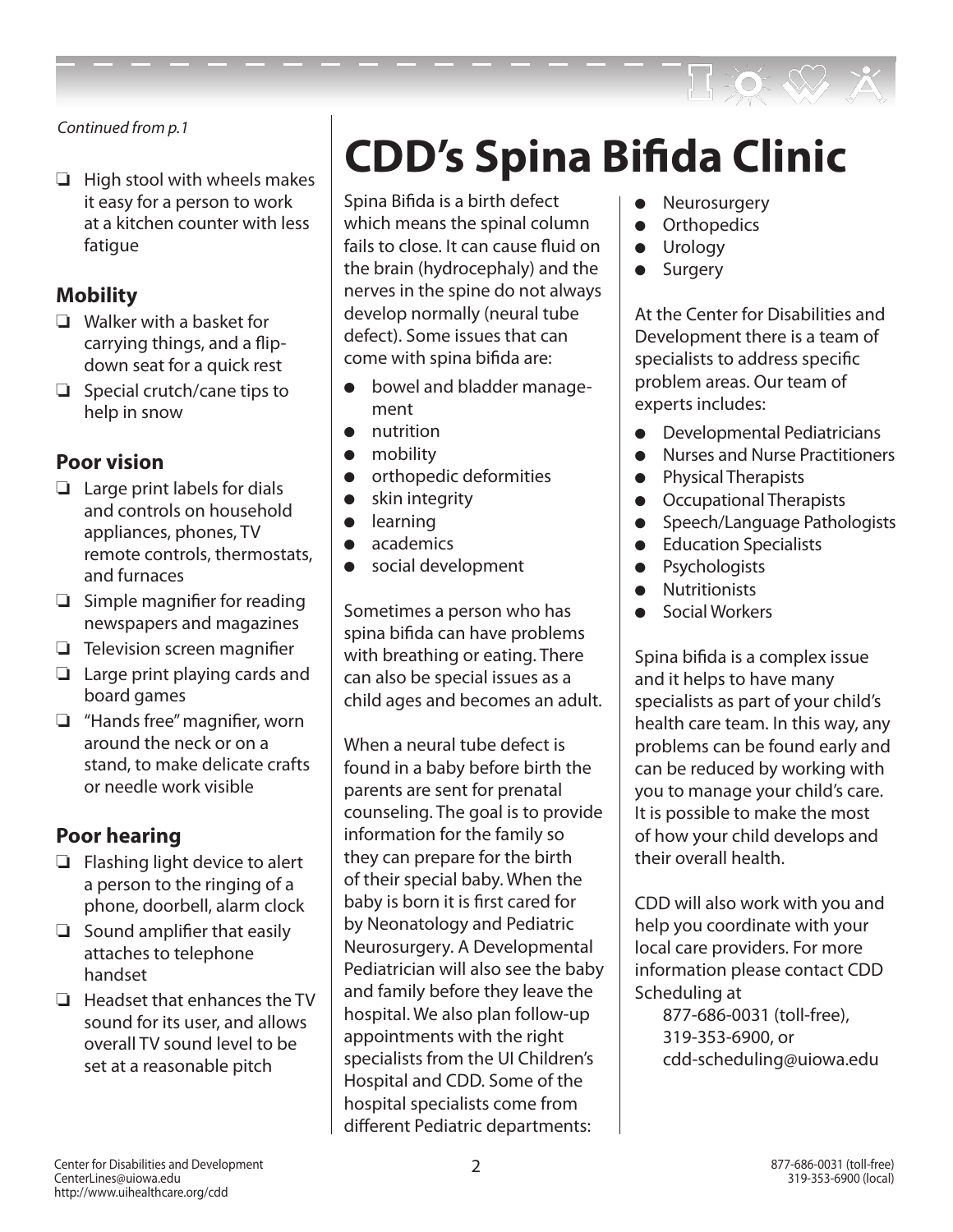# **New Services at CDD!**

The word is out! We have two new clinics with Dr. Andrea Reasoner. They are called the **Neurodevelopmental Evaluation** (NDE) clinic and the **Spasticity** clinic.

The NDE clinic sees children birth to 3 years who show signs of motor delay or neuromotor involvement. A team of specialists will be there to see your child at the clinic visit. These experts are from physical therapy, occupational therapy, and speech language pathology. Your child will also see a neurodevelopmental pediatrician, nutritionist, and social worker.

Spasticity can become a major issue as your child grows and develops. It can impact their mobility and overall development. We are now offering a Spasticity clinic. We work with the Neurosurgery and Orthopedics departments at the University of Iowa Children's Hospital. That is where your child may be treated with muscle relaxants (Baclofen) and Botulinum Toxin A muscle injections.

Another group of children with motor concerns are those with neural tube defects or spina bifida. They are seen in the Spina Bifida Clinic (see related article, p. 2).

At CDD, all of our services are tailored to our patients and address all their health care and developmental needs. For more information on these clinics or to schedule an appointment, contact CDD Scheduling at

> 877-686-0031 (toll-free) 319-353-6900 cdd-scheduling@uiowa.edu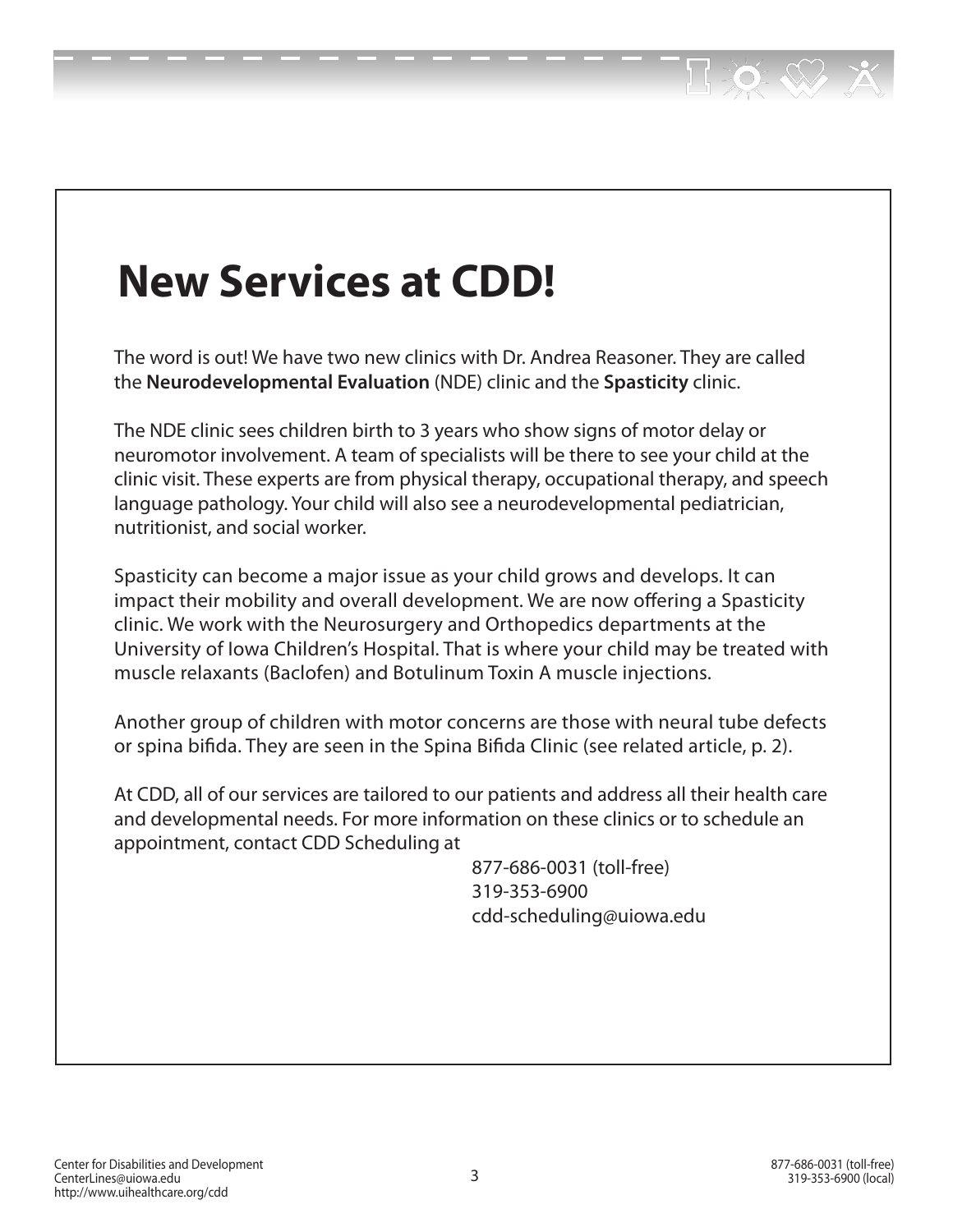### University of Iowa Children's Hospital Autism Center presents **Understanding Autism: Practical Help for Parenting Children with Autism** 2012 Workshop Schedule

| <b>TOPIC</b>                                                            | <b>COST</b> | <b>DATE AND TIME</b>                     | <b>REGISTER BY</b> |
|-------------------------------------------------------------------------|-------------|------------------------------------------|--------------------|
| <b>Accessing Coverage for</b><br><b>Autism Diagnosis and Treatment</b>  | Free        | January 14<br>$(10 \text{ am to noon})$  | January 7          |
| <b>Navigating the IEP Process</b>                                       | Free        | February 18<br>$(10 \text{ am to noon})$ | February 11        |
| <b>Visual Supports &amp; Systems</b>                                    | Free        | March 24<br>$(10 \text{ am to noon})$    | March 17           |
| <b>Promoting Your Child's</b><br><b>Functional Communication Skills</b> | Free        | April 28<br>(10 am to noon)              | April 21           |

*Registration begins December 15th.* To attend a workshop in person register online at **www.uihealthcare.org/autismcenterworkshops** or call **319-467-5658**. To attend a workshop online via Webinar call **319-467-5658** or email **lisa-kemmerer@uiowa.edu**

### **Supervised Play for Children**

- Supervised play for children ages 3 to 10 will be provided for a limited number of families for the workshops held in February, March and April. Sorry, we are not able to provide supervised play on January 14th.
- $\blacksquare$  When registering, please let us know the number of children needing supervision and their ages.
- $\blacksquare$  Please let us know if there are any specific behaviors your child displays or accommodations we need to make that may help us provide the best supervision for your child during the workshop.

### **Workshop Location**

University of Iowa Children's Hospital Center for Disabilities and Development Rembolt Conference Room (first floor) 100 Hawkins Drive Iowa City, IA 52242

### **Contact Information**

Questions or more information? Please contact: Lisa Kemmerer, Autism Center Coordinator UI Children's Hospital Autism Center 319-467-5658 • lisa-kemmerer@uiowa.edu

### **Directions and Parking**

- $\blacksquare$  Maps and directions available online at: www.uihealthcare.org/yourvisit. The closest available parking is the visitor parking lot in front of the Center for Disabilities and Development. Parking is also available in Ramps 1 or 3.
- $\blacksquare$  There is a fee for parking. Families can use the coined meters in the visitor parking lot or use cash or credit card in Ramps 1 and 3.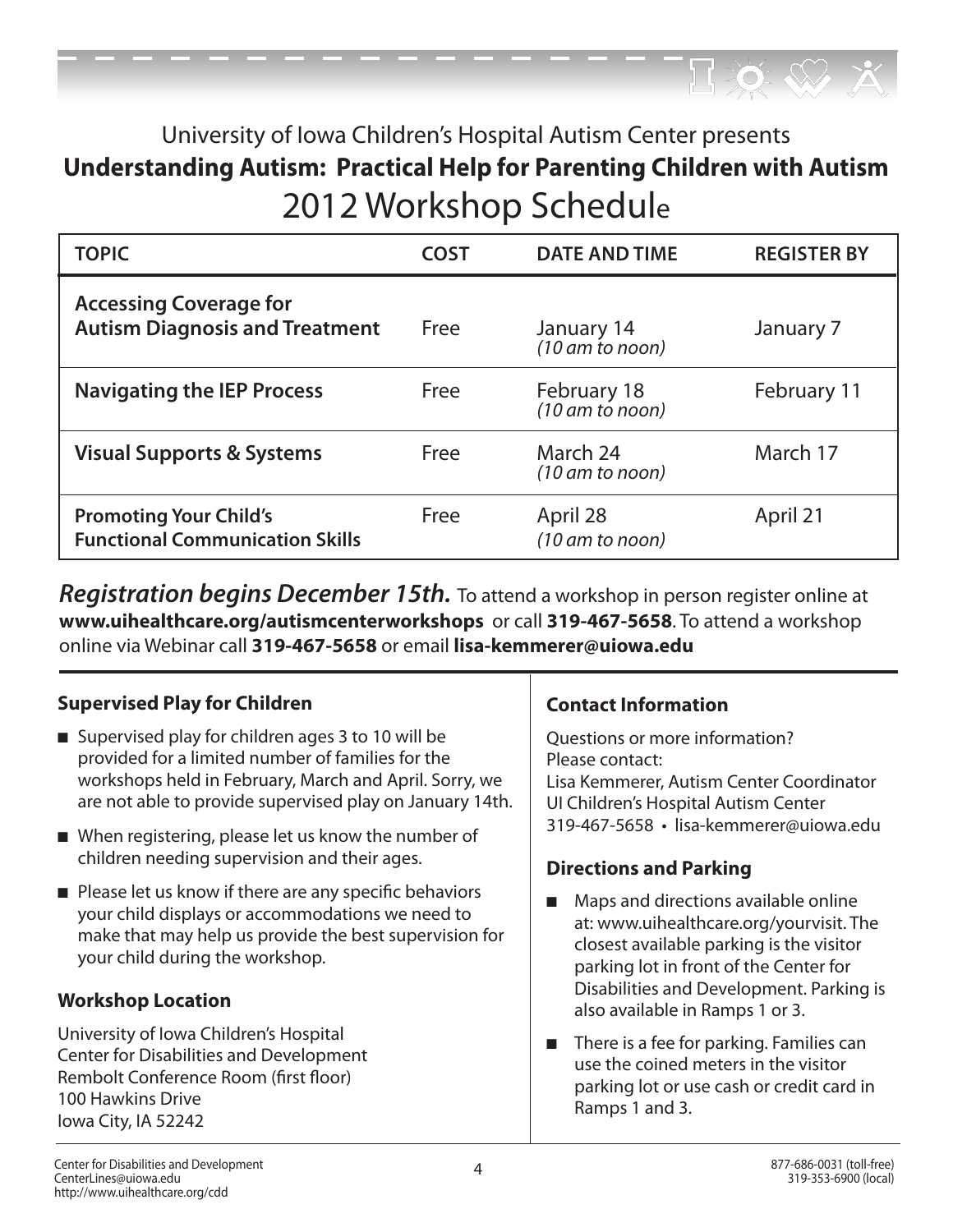## **Little Houdini Onboard: Help for Parents who have a Carseat Escape Artist**

Children need to be buckled up when in a car, that's the law. Iowa's law says:

- $\blacksquare$  Children younger than 1 year and less than 20 pounds must be in a rear facing child seat
- $\blacksquare$  Children 1-5 year must in some type of car seat
- $\blacksquare$  Children who are between 6-17 years old can wear adult seat belts
- $\blacksquare$  The fine for not having your child buckled up is \$25

Sometimes, you do your best to keep your child safe in the car, but they are bound and determined to escape. You need to do what you can to stop them from getting out and maybe getting hurt. You can try changing the behavior or you may need some type of device to keep your child safe.

Start with trying to change their behavior. Make a plan for how they should act the car. Make sure that everyone who drives the child follows the rules.

- Buckle up! Show your child that your wear a seatbelt too!
- $\blacksquare$  Talk to your child about car safety during story time. There are some great books like Byron Barton's **My Car** *–*

or for older children, Claire Llewellyn's **Watch Out! On the Road***.* You can also tell your own story and use pictures as cues.

- $\blacksquare$  Give your child a special toy that travels with them and keeps them busy.
- $\blacksquare$  Set limits and let them know what will happen if there is bad behavior.
- $\blacksquare$  Be sure to praise them when they are being good; ignore the bad behavior as long as it is not a danger.

If your child still has problems and acts out in the car, sit them in the back seat. Be sure that the windows and door are locked. Make sure that your child's car seat is the right size so they are comfortable and want to stay in their seat. The American Academy of Pediatrics **Car Safety Seats Product Listing** will tell you if your child's seat is the right one or right size. This list is updated each year. It also talks about other devices you can use. There is a device called a travel vest for older children. A travel vest hooks up to your cars seat belts or to special hooks you have put in. The vest has a back zipper that is hard to take off. You can

get a copy of the list from your doctor or you can find it online at: **www.healthychildren.org**.

A great place for you to learn more is the National Center for the Safe Transportation of Children with Special Health Care Needs. They are at the Indiana University School of Medicine. The Center has a toll-free hot line at 800-755-0912. The staff can help you with ideas on how to travel with a child who has special needs. You can get specific ideas for your child if they won't stay buckled. You can call them or go online at **www. preventinjury.org/literature.asp**. They also have a list of people from Iowa who have trained at the Center and can give you more direct help. These people are listed as well at this website at **www.preventinjury.org/ SNTtrainedPpl.asp**.

For more ideas on devices to keep your child safe, contact Iowa Compass at the Center for Disabilities and Development, 800-779-2001. If you are looking for care plans or literature guidance, contact the Disability Resource Library, 800-272-7713.